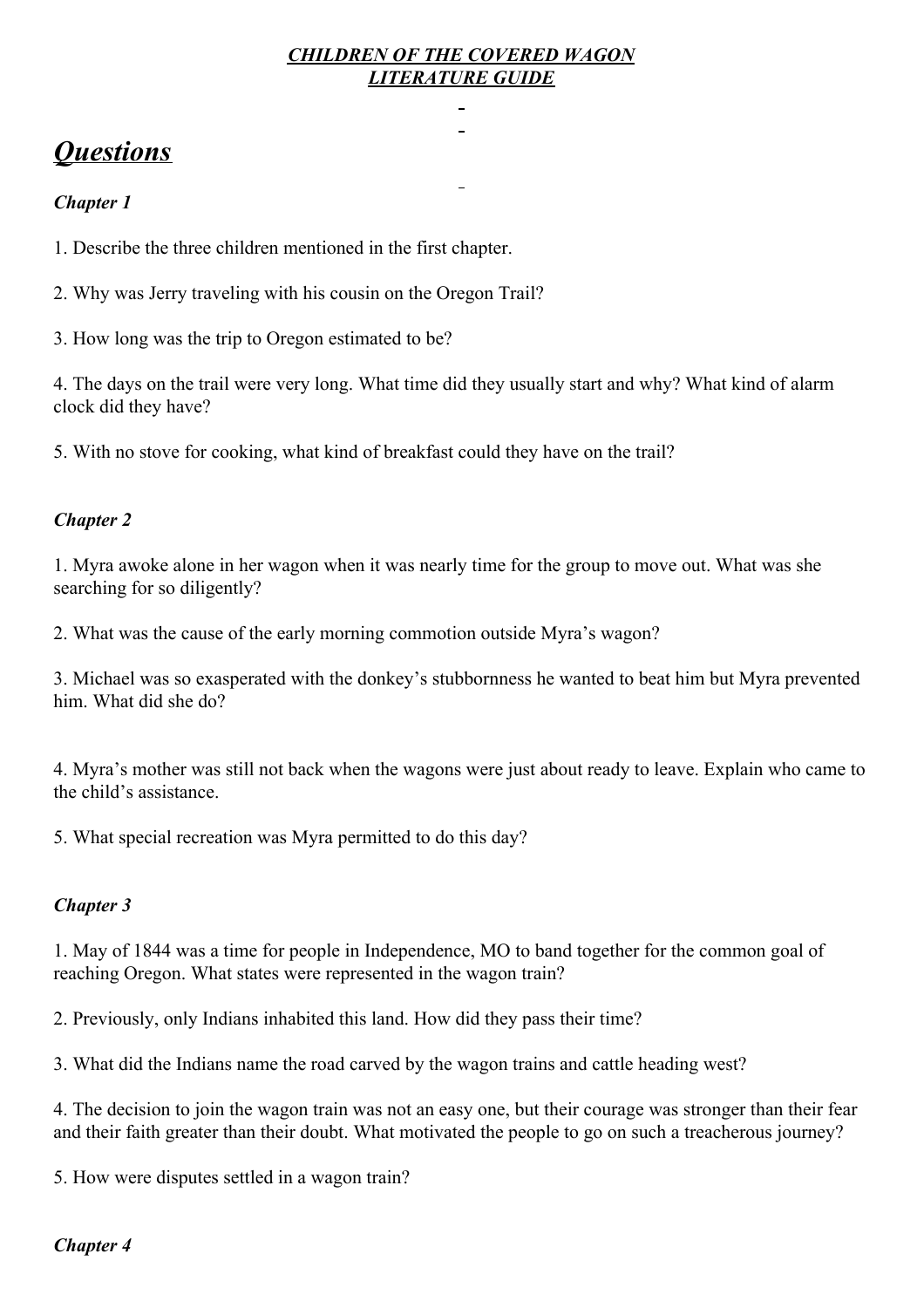1. Each night when camp was made, the children began gathering wood for supper fires. Who provided the wagon train with enough wood to build a campfire for everyone to enjoy?

2. How was school unique for children living on a wagon train?

3. What was the motto of the Pawnee Indian Tribe?

4. What responsibilities were given to Jim by his father as the threat of Indian problems became more evident?

5. A sobering sign along the trail made Jim acutely aware that their journey was very dangerous. What did it say?

# *Chapter 5*

1. The Pawnees rode right by the wagon train a couple of times without hurting them. What were they pretending to do, and what was their real intention?

2. What did Henry Devine offer one of the Pawnee braves to try to coax information from him?

3. Nightly, Captain Stephen had the wagons circle just in case of attack. When they were raided by the Indians, what further preparations were made to keep the people safe?

4. Fortunately for the people, the Indians' only interest in this raid was to gather more livestock for themselves. How did they stampede the animals and what was lost?

5. What was the cause for division among the men of the wagon train? Why did the Captain handle things as he did?

## *Chapter 6*

1. The children and the adults reacted differently to the sighting of the Platte River. Explain.

2. What were the particular hazards that the adults had heard were associated with the River?

- 3. How far had the wagon train come?
- 4. What did Jerry want to capture and tame as a pet?

5. As they neared the fording place the travelers came across thousands of bones laid out in intricate designs. What was the purpose of the display?

# *Chapter 7*

1. Wagons were either pulled across rivers by oxen or floated across as boats. How were they prepared for their crossing?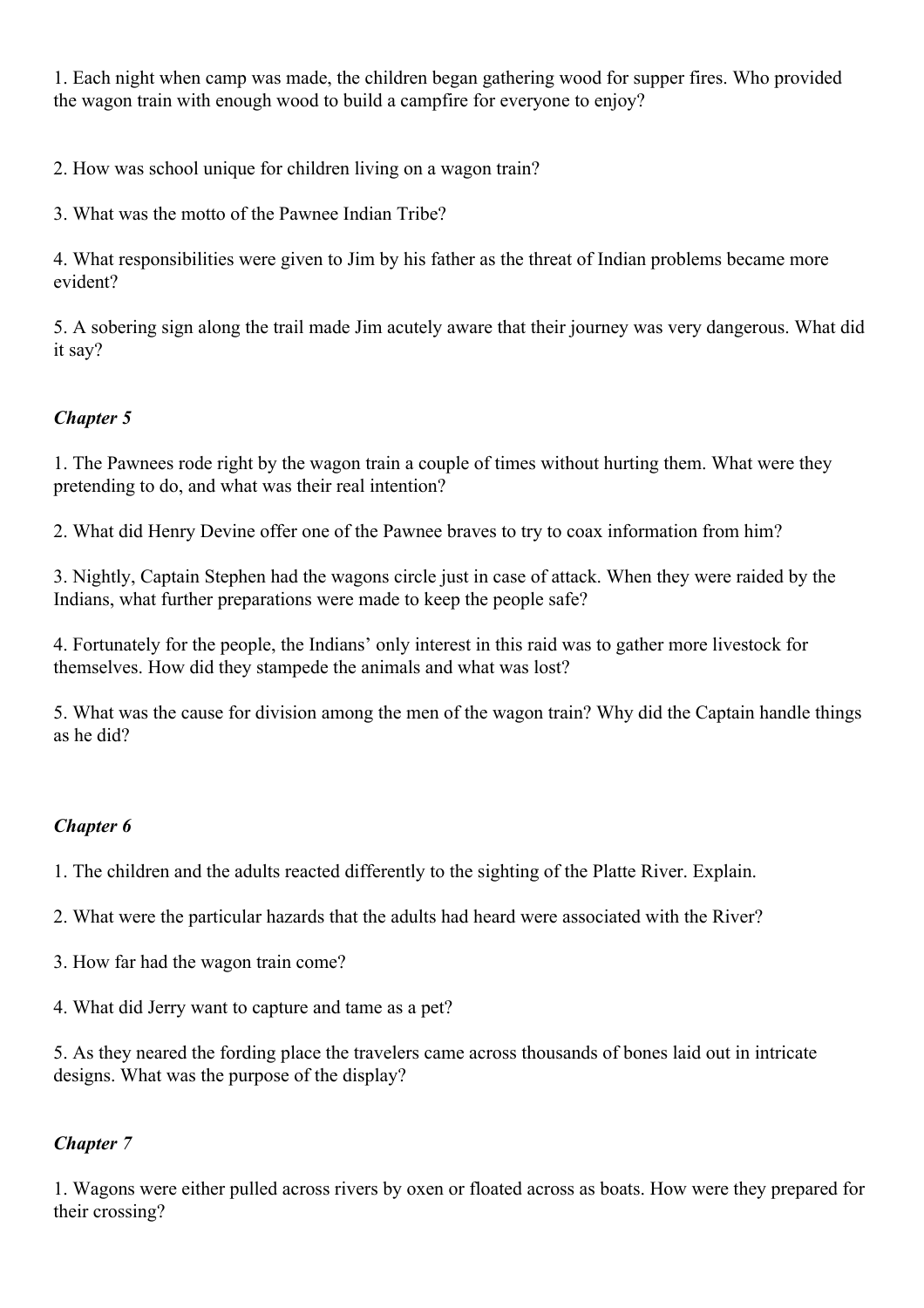- 2. What was the difference between driving horses and driving oxen?
- 3*.* The crossing went almost without incident until what happened?
- 4. How did Mrs. Benjamin save her baby and herself?
- 5. What happened to the injured animals?

1. When Indians approached after the Platte River crossing, how did Devine communicate with them? What was the name of this Indian tribe?

2. Captain Stephen and Devine kept their distance from the Indians, not wanting them to touch them. Why?

3. What were the Crow Indians requesting and what was provided for them?

4. After the meal, the Indians departed quickly. Why?

5. When the wagon train had to lighten their load, what family treasure did the Benjamins have to leave behind?

#### *Chapter 9*

1. Describe the buffalo hunt and the many essential items that one buffalo could yield for a family.

## *Chapter 10*

- 1. Jerry was most disappointed by what realization?
- 2. The many rock formations on the trail had names. What were some of them? Explain.
- 3. The boys had a daily task now in this treeless environment. What was it?
- 4. There were many signs reflecting the dangers of their journey. Name some.
- 5. Why was the trail so hard on the children's feet?

## *Chapter 11*

1. Finally, the weary travelers approached Fort Laramie at the junction of the Platte and Laramie Rivers. Who ran the Fort and for what purpose?

2. Because the officials of the Fort were powerless outside the confines of the Fort, what was their warning to the travelers regarding their dealings with the Indians?

3. Michael and Dan took Jim, Jerry and Myra into the Fort to look around and when leaving, they were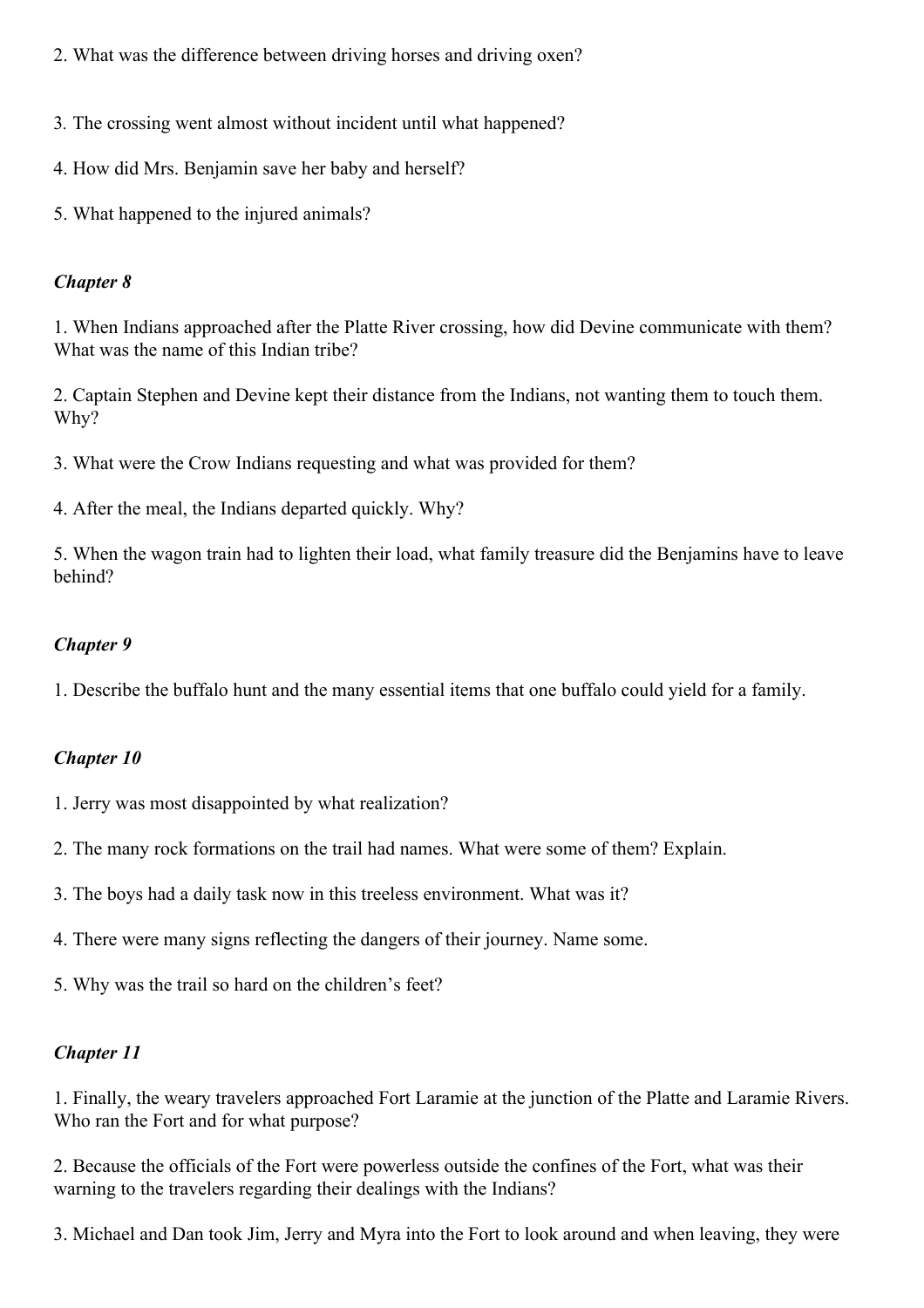met by an Indian. What did the Indian want?

- 4. What had Dan done by laughing at the Indian's proposal?
- 5. The chief picked out a name for Myra and had a specific reason for wanting her. Explain.

#### *Chapter 12*

- 1. To soothe Wolf's Brother's anger, what did Bissonette suggest?
- 2. After joining the men around the campfire, what did the chief offer for Myra?
- 3. The whistle was used by many members of the tribe for different purposes. Name several.
- 4. What promise did the chief make to the men of the wagon train?
- 5. What threat did he make?

#### *Chapter 13*

- 1. Name some of the aspirations that Wolf's Brother had for his son, Young War Eagle.
- 2. List the responsibilities of each parent in rearing the new chief for the tribe.
- 3. What was it that kept Wolf's Brother so intent on having Myra to rear as the young chief's bride?
- 4*.* While the chief was away, what happened to his son?
- 5. What effect did this have on the chief?

#### *Chapter 14*

1. Write a paragraph about the events involved with treating Young War Eagle's injury.

- 1. How could people tell that Wolf's Brother was a wealthy man?
- 2. Describe how elaborately White Antelope and her sister were dressed for their guests' visit.
- 3. What happened when Doctor Dean and Bissonette met with the chief?
- 4. After their meal, speeches were made and gifts were presented by the Indians. What were the gifts?
- 5. The chief said that these gifts would do something special for the travelers. Explain.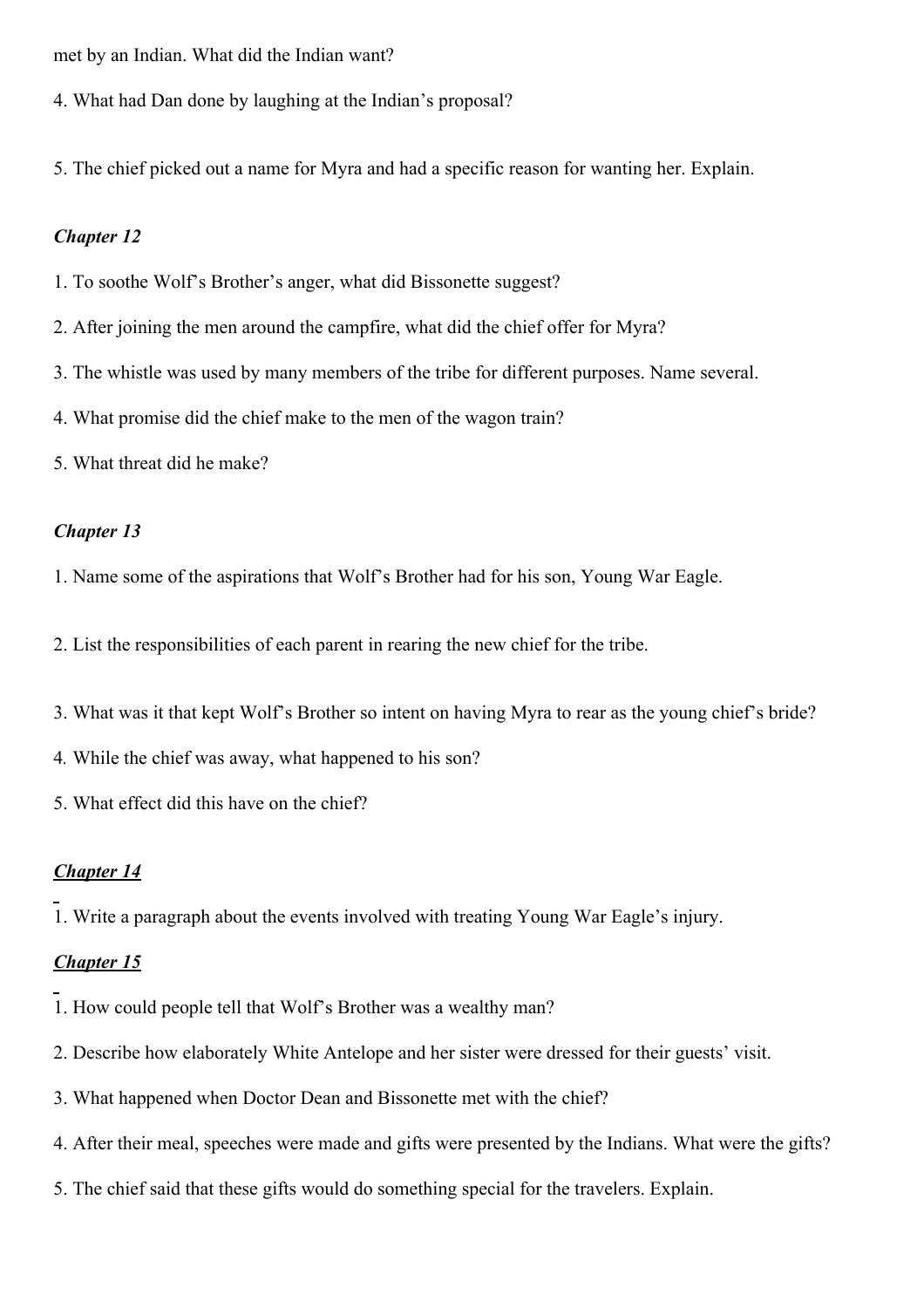1. As the train progressed toward its destination, what other hazards became evident?

2. When they arrived at a safe watering hole, Dan took several of the boys on an excursion. Where did they go?

3. Describe what the boys saw when they climbed the rocky, treeless hill.

4. The boys had a chance to observe what other Indian ritual before returning to camp?

5. In spite of the fact they still had many miles to go, what did Captain Stephen decide to do when the wagon train reached Independence Rock?

# *Chapter 17*

1. Describe the 4<sup>th</sup> of July celebration and the surprise Indian raid.

# *Chapter 18*

1. Who were the unexpected visitors that approached the wagon train and were mistaken for Indians?

2. Describe the trappers.

3. Evidence of their rough and often dangerous lives was revealed even in their appearance. What happened to Jules when he had a close encounter with a bear?

4. What was a free trapper?

5. Many harrowing stories of bravery were relayed by the trappers. John Colter's story had a lasting impact on the young boys of the wagon train. How did he defeat the Indians who were trying to kill him?

# *Chapter 19*

1. As the wagon train progressed through the South Pass of the Rocky Mountains, special attention had to be paid to the oxen. What was done to help them continue on their journey?

2. What milestone did reaching the top of the South Pass signify for the travelers?

3. Different kinds of animals were spotted at this point in their trip and had to be watched as closely as the Indians. What were they?

4. In searching for food, occasional horrible accidents occurred. What happened to one of Stephen Company's men in his search for antelope?

5. What did Henri Devine think the Indian was doing in the thicket?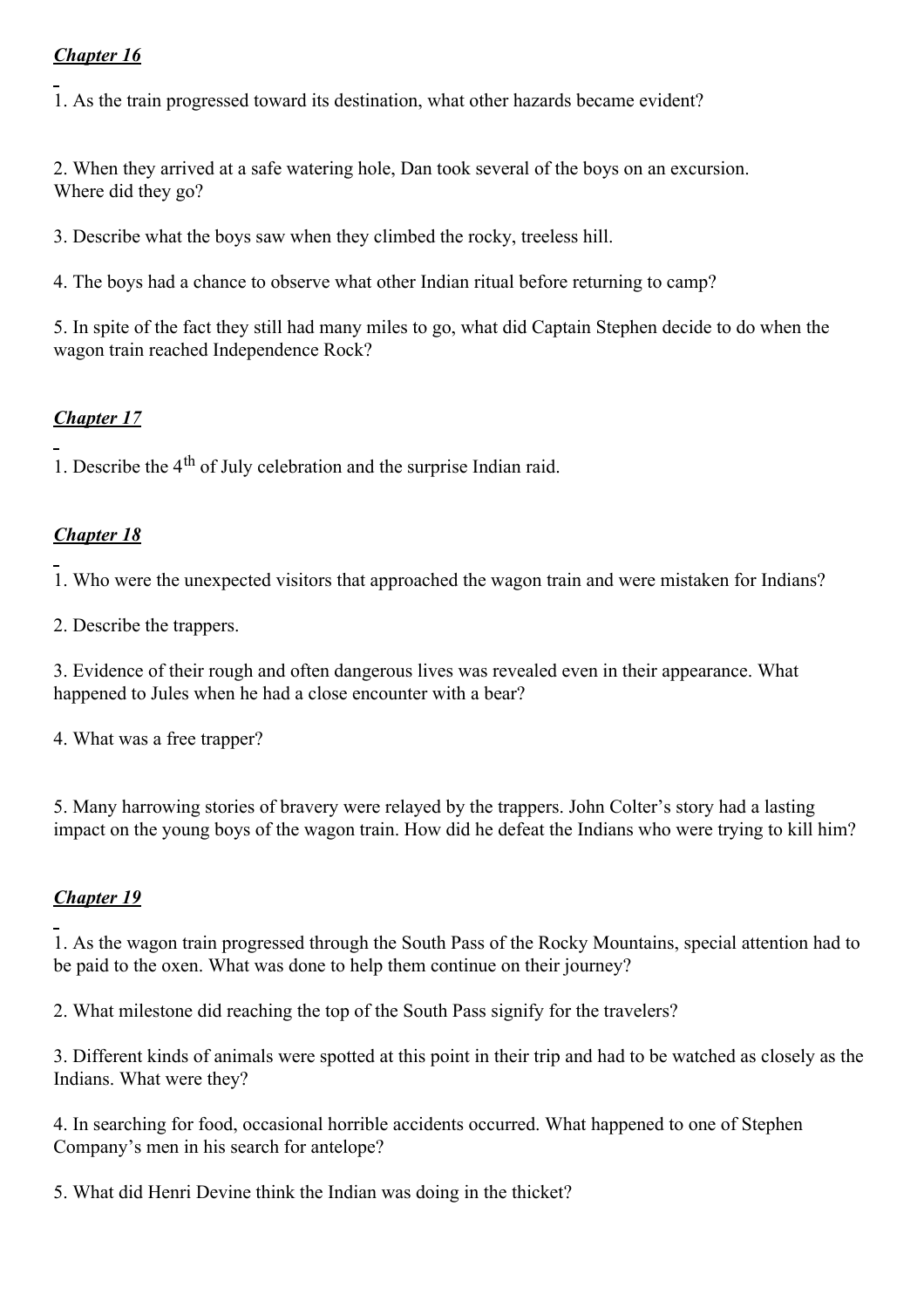1. Forts provided so many essentials to weary travelers crossing the country in their covered wagons. What were some provisions made by the forts?

2. Because the boys outgrew their pants, Aunt Beth said she would buy them buckskin trousers if they were available at the trading post. Why did the boys object?

3. Upon reaching a marked safe source for water, the wagon train circled early for the night and Jim led Jerry away to pretend they were Indian scouts. What happened?

4. What happened to Jim?

5. What did Captain Stephen decide to do?

# *Chapter 21*

1. Jim tried at first to use the technique John Colter had used of going toward the Indians. By doing this, what goal did he hope to accomplish?

2. What did the Indians do to Jim when they caught him?

3. When Jim awoke and the blindfold was removed, he realized Jerry had gotten away. This knowledge gave him the courage to continue to be strong. As he lay beside the sleeping Indians, what plan formed in his head?

4. What was his next step?

5. The final stage of his escape was as grueling as the start. What did he do?

# *Chapter 22*

1. Jim slept so soundly that didn't hear anyone approach his hiding place. Who found him?

- 2. How had he been located?
- 3. What did Jack decide was their best plan?
- 4. Jack had two sidekicks. Who were they?

5. Eventually they found the wagon train again. What information that Jim remembered was crucial in locating his family and the wagon train?

# *Chapter 23*

1. Together the wagons toiled toward Oregon. After traveling up 8,000 feet, they traveled down into a heavenly valley. Describe what they found there.

2. What do we today call the states that they traveled through next?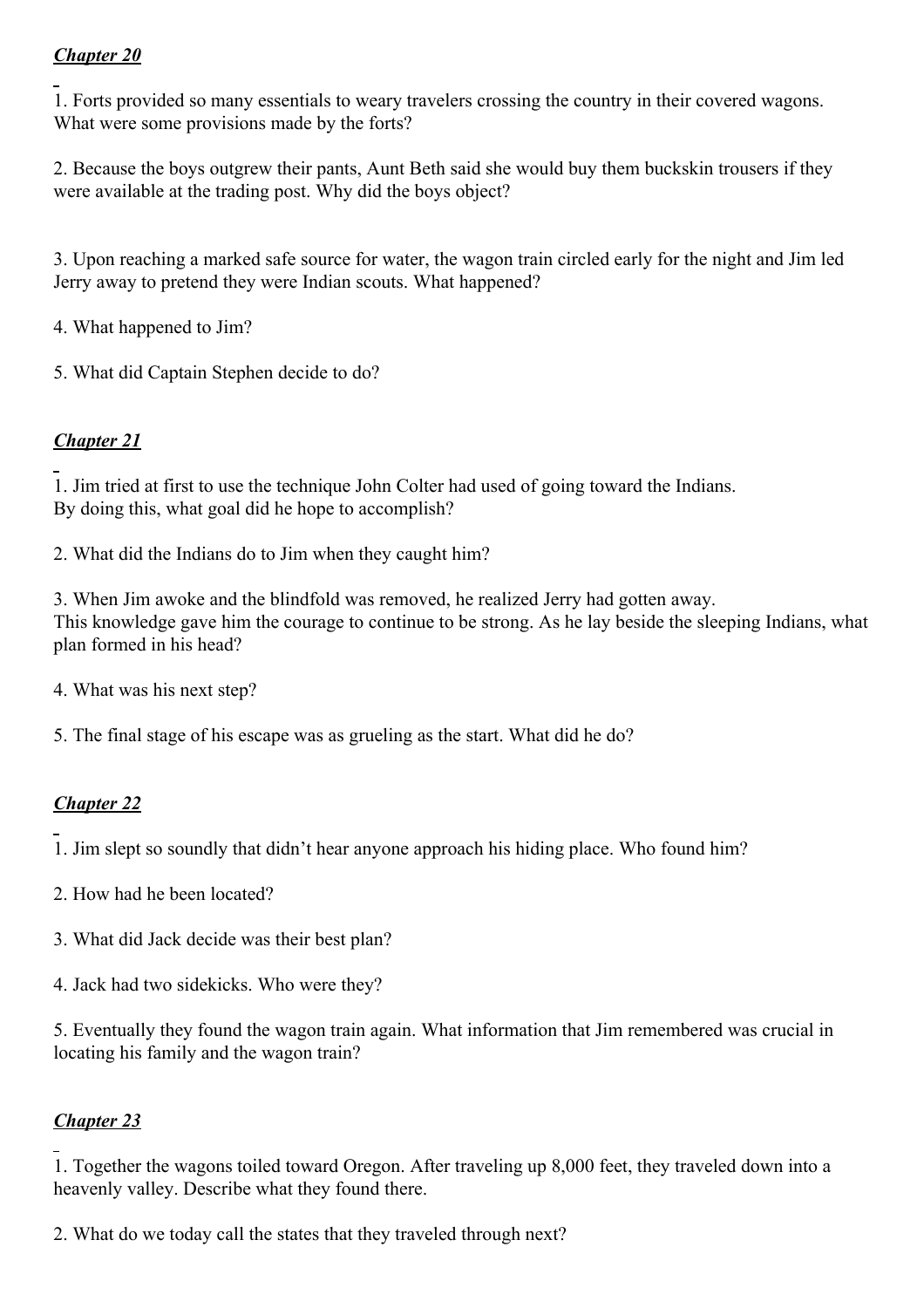- 3. Where were they when the wagon train had to lighten its load again?
- 4. Why did they take extreme measures again?
- 5. What happened to Myra's treasured cradle for Annabelle?

1. Explain the crossing of the Snake River.

# *Chapter 25*

1. There was one more river to cross. What was its name?

2. The men worked from dawn until dusk in preparation for this stage of the journey. What were they doing?

- 3. How were they able to navigate the dangerous river?
- 4. What was necessary in places where the rapids were too dangerous?

5. The journey began to reveal itself in the appearance of its travelers. What had happened, even to the children?

# *Chapter 26*

1. What wonderful gift was given to the wagon train at Fort Vancouver?

2. Who provided the gift?

3. Doctor McLoughlin was superintendent of the Hudson's Bay Company business in Oregon Country. What did the Indians call him?

4. This fort had more facilities than any other the train had visited. List several.

5. How long would it be now till they reached their new homeland?

# *Chapter 27*

1. Sum up the end of the Stephen Company's journey.

# *Answers*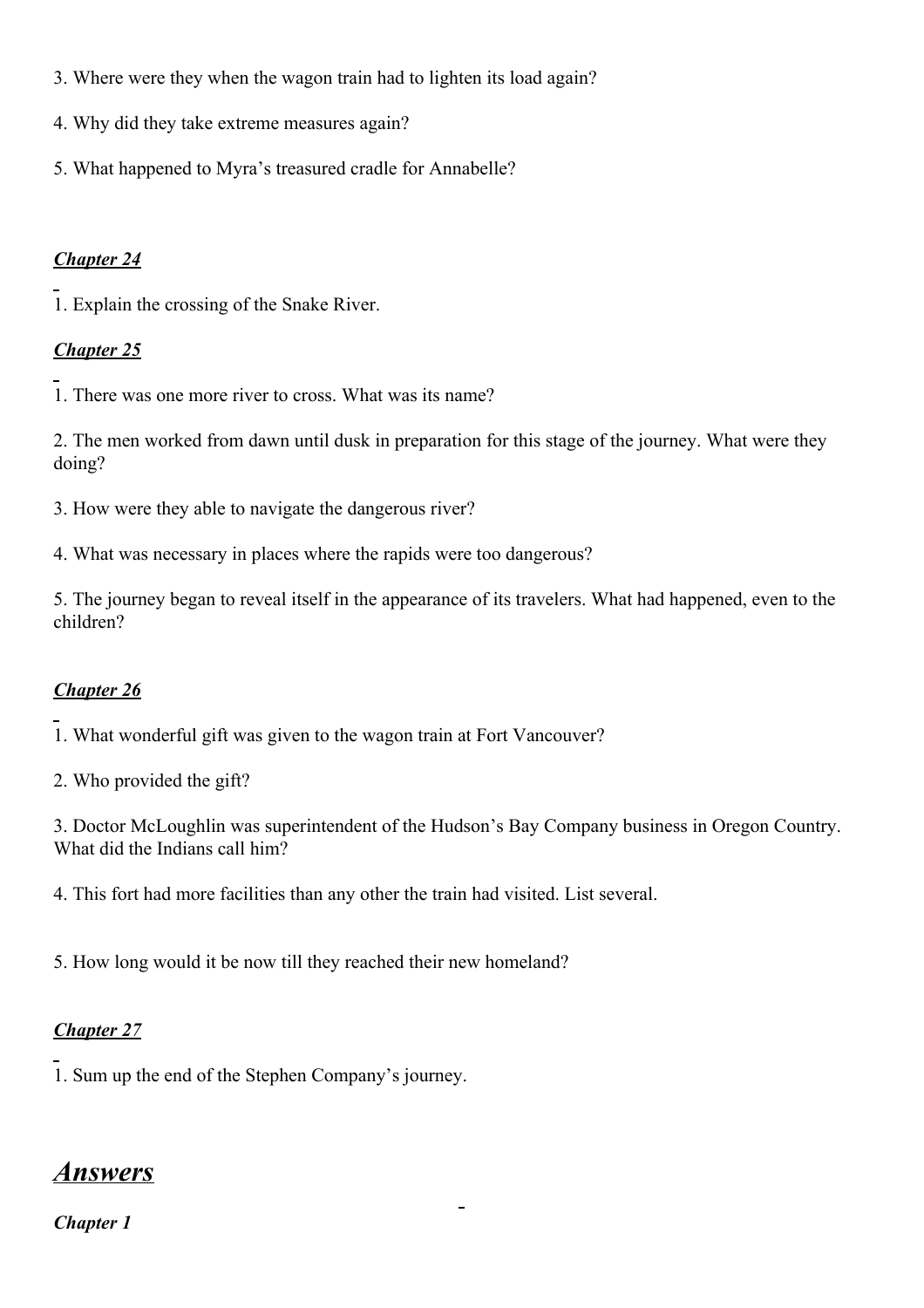1. Jerry, age seven, and Jim, age eleven, who were cousins, and Myra Dean, age six, the doctor's little girl

2. Mother and Father passed away. Auntie Kay, his nanny, was unable to make the trip because "she had the rheumatiz," and was not able to climb up and down from the wagon.

3. 2,000 miles; approximately six months' travel time

4. They usually left at four o'clock. It took two hours to prepare to move out. The alarm clock was a bugle and gun shots.

5. johnny cake—cornbread fried over open flame in grease from bacon rinds, served with molasses

## **Chapter 2**

1. her china doll named Annabelle, with painted wavy black hair

2. Michael O'Reilly trying forcefully to get his donkey to follow him

3. scratched the donkey's nose and spoke sweetly to him to convince him to follow Michael

4. Laura appeared in Myra's wagon red eyed from crying and explained that Myra's mother was helping the doctor with the sick. She didn't mention the baby that died while she helped the child get ready for the day. Laura and Dan Thompson, brother and sister orphans, were traveling with the wagon train in exchange for helping out where they were asked.

5. walk by the wagons with Jerry and Jim

## **Chapter 3**

1. Kentucky, Tennessee, Indiana, Illinois, Iowa and Missouri

2. hunted, fished, often fought each other over the buffalo herds, lived in wigwams, tepees, and wood or skin lodges

- 3. Great Medicine Road of the Whites
- 4. stories of free fertile land, abundant rain, mild sunshine

5. Every five wagons called a platoon, had a captain. The judge and jury were chosen by the captains.

- 1. Michael, Dan and Beauty brought in a fallen tree
- 2. held outside at night with wolves howling in the distance
- 3. "Let the strongest take what he wants."
- 4. keep a close eye on Jerry and try to cheer up his mother to keep her from worrying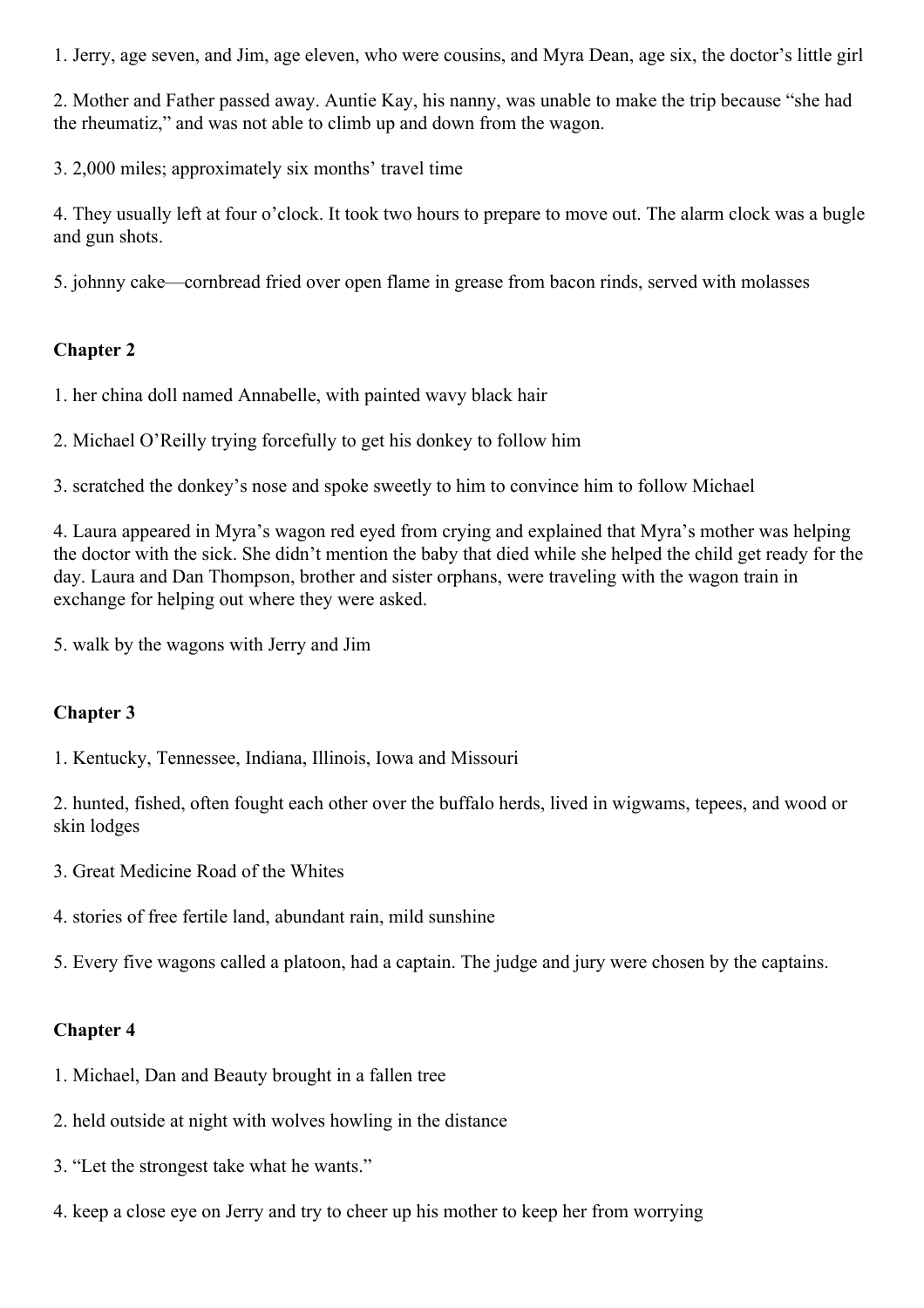5. "Robert Brooks - Aged 10 - Died June 1, 1843"

# **Chapter 5**

1. They pretended to be hunting, but were really scouting to see what they could take from travelers.

2. tobacco

3. Boxes and sacks were put behind wagon wheels so movement behind the barricade could not be seen by Indians.

4. They stampeded by yelling wildly and fanning the air with buffalo robes. The people lost fifty horses and mules, ten oxen and fifteen head of cattle.

5. Some thought they should have shot the Indians to stop them from raiding their herds. The captain would rather lose cattle than people and was sure Indians would have come after scalps to avenge the loss of their tribesmen.

## **Chapter 6**

1. The children were excited at the prospect of crossing the river. The adults were apprehensive because of stories they'd heard about the river and what lay beyond— plains, deserts, and mountains to be crossed.

2. strong undercurrents able to sweep even oxen off their feet and quicksand that could trap the animals or mire the wagon and keep them from crossing

- 3. 300 miles since they left Missouri
- 4. prairie dog

5. Indians made it as an offering of Thanksgiving to the Great Spirit.

## **Chapter 7**

1. Strips of fabric were stuffed in cracks and coated with tar; floors were lined with buffalo robes or canvas. Wheels were removed to float wagons or wagon boxes were raised with chocks to keep them out of the water.

2. oxen didn't require guiding reins, they responded to spoken commands

3. The lead oxen on the Benjamins' wagon stumbled, halting progress of other oxen and their wagon. All oxen and the wagon then stuck in the quicksand.

4. threw the baby to her husband and jumped into a square canvas sheet held by four men

5. They were shot to prevent them from suffering further by drowning.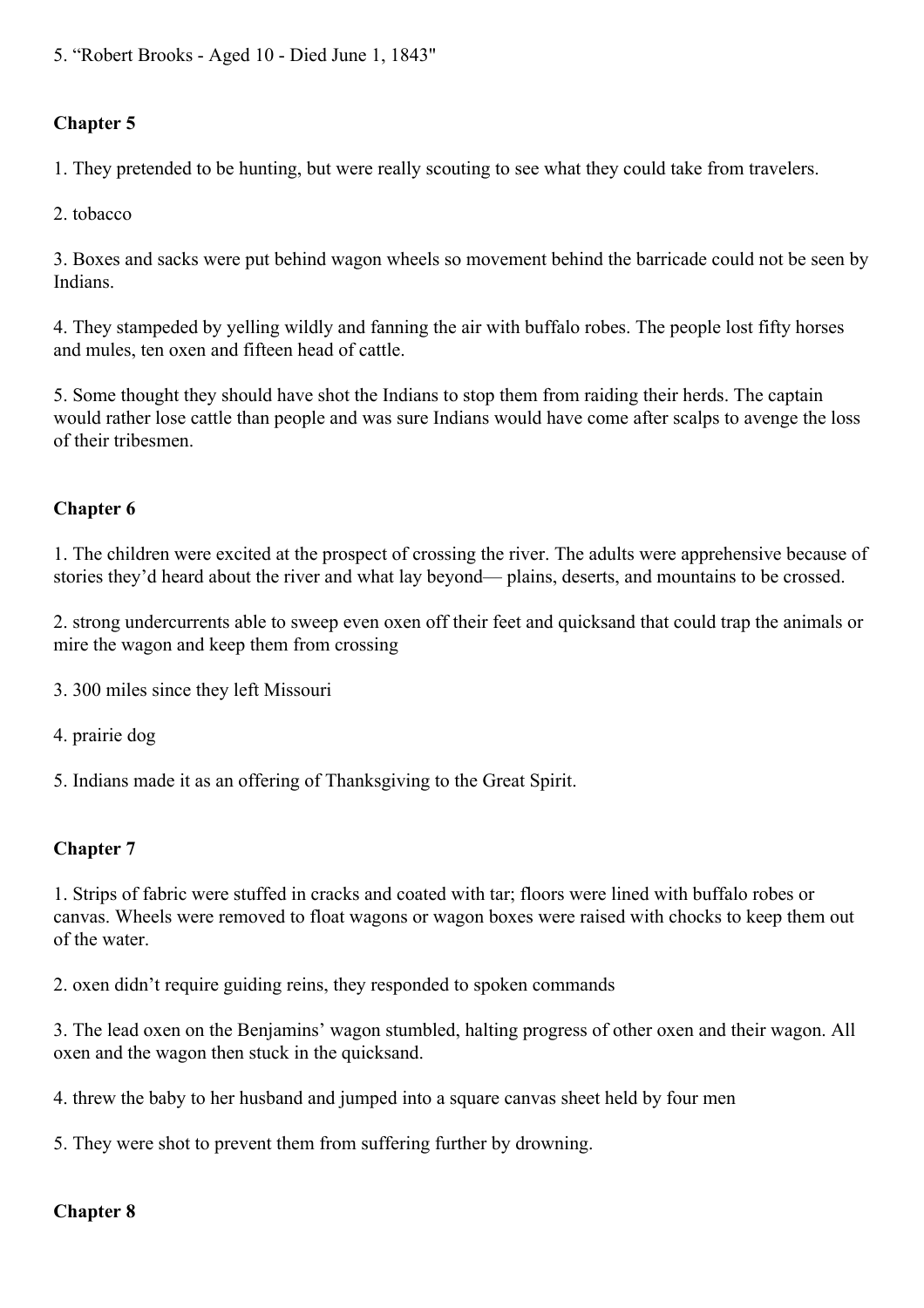- 1. sign language; Crow
- 2. Crow Indians were notorious for pick pocketing.
- 3. They wanted food and to look inside the circle of wagons. They were provided with a meal.
- 4. They had stolen all the dishes and cups.
- 5. dowry chest

1. Answers will vary. Essential items would include robes, cloaks, hats, moccasins, leggings, teepees, thread, dishes, tools arrowheads, and, of course, meat.

#### **Chapter 10**

1. Prairie dogs were not dogs at all, but resembled squirrels or rats.

2. Bear Cavern—looked like a bear in a cave Sleeping Giant—reminded the children of a giant resting his head on his shaggy arm Fluttering Angel—looked like an angel with wings widespread Courthouse Rock—had a domed rock at the top resembling the Capitol Chimney Rock—a tall spire with no smoke Scott's Bluff—in memory of a gallant hunter who was injured, abandoned, and died alone

- 3. gathering buffalo chips to burn
- 4. skeletons of animals, discarded furniture, graves of travelers, cute prairie dogs replaced by rattlesnakes
- 5. Many were walking barefoot. Alkali dust burned their feet and cactus thorns stuck in skin.

## **Chapter 11**

- 1. American Fur Company, used solely to safeguard trade with the Indians
- 2. be on their guard, treat Indians fairly, and show no fear
- 3. to trade his horses for the blond haired little girl, Myra
- 4. It offended and humiliated him. He thought it was an honor to offer his horses in trade.

5. The name was Little Daughter of the Rising Sun. He was convinced the Great Spirit had picked her to be the wife of his young son when they grew up and his son became Chief.

## **Chapter 12**

1. say they were honored by offer, flatter him, and offer gifts, but keep child hidden

2. three horses, a white buffalo robe, and whistle made from eagle's wing bone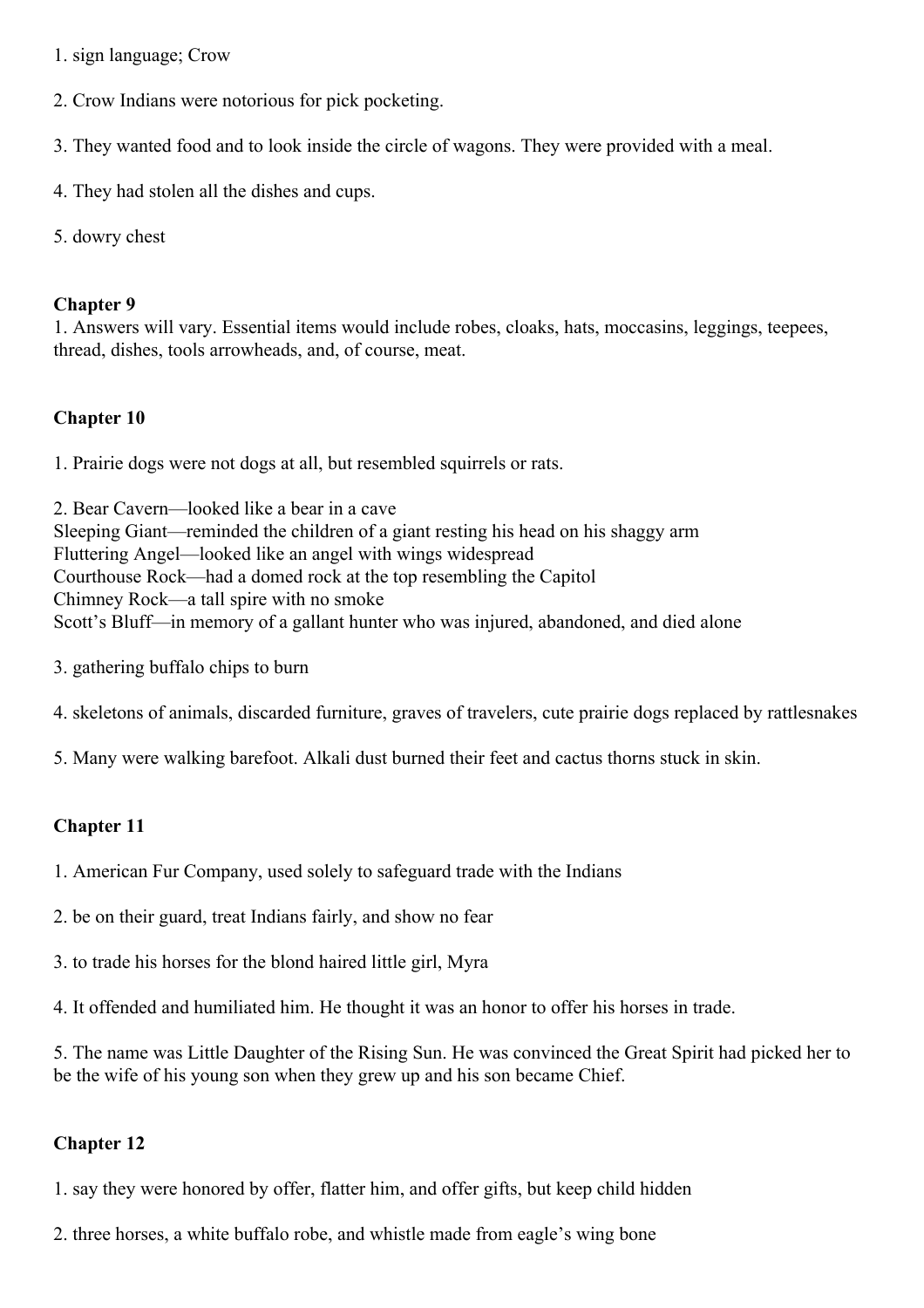3. Medicine man—in healing chants Warriors—wore as charm for protection Sundancers—thanksgiving and petitioning Great Spirit Thunder fighters—frighten away thunder storms

4. Myra would be raised as his daughter, intended as bride to new chief.

5. If they didn't comply to his wish, their trip would be filled with danger.

## **Chapter 13**

1. a chief respected by all tribes, a warrior dreaded on battlefield, a wise man to be looked to for counsel, a good example for young men

2. mother: religious and moral training, schooling in language, tribal legends father: physical training, learning to be a warrior, hunting

3. fanatical ambition to provide for Young War Eagle's triumphant future

- 4. thrown from a wild horse and slipped into a deep coma
- 5. fearful the Great Spirit would take his child as he'd tried to take someone else's

#### **Chapter 14**

1. Answers will vary.

## **Chapter 15**

1. His tepee was the largest and finest, requiring many horses to move it from place to place.

2. Gowns, moccasins and hair bands were of soft white deerskin trimmed with fringe and porcupine quill embroidery. Many examples of porcupine quill embroidery are available on the internet.

3. invited to join the chief in a meal of stewed meat

4. white buffalo robe, bone whistle, and horses

5. would be a sign to Dakota family that wagon train had a claim to their friendship

## **Chapter 16**

- 1. rattlesnakes and poisonous water
- 2. deserted Indian village

3. They saw many platforms supported by tall poles, each holding a large bundle. Underneath the platforms were designs of circles and stars made out of bones—an Indian burial ground.

4. Indians dancing around to ward off the "thunder birds" by shooting arrows into the sky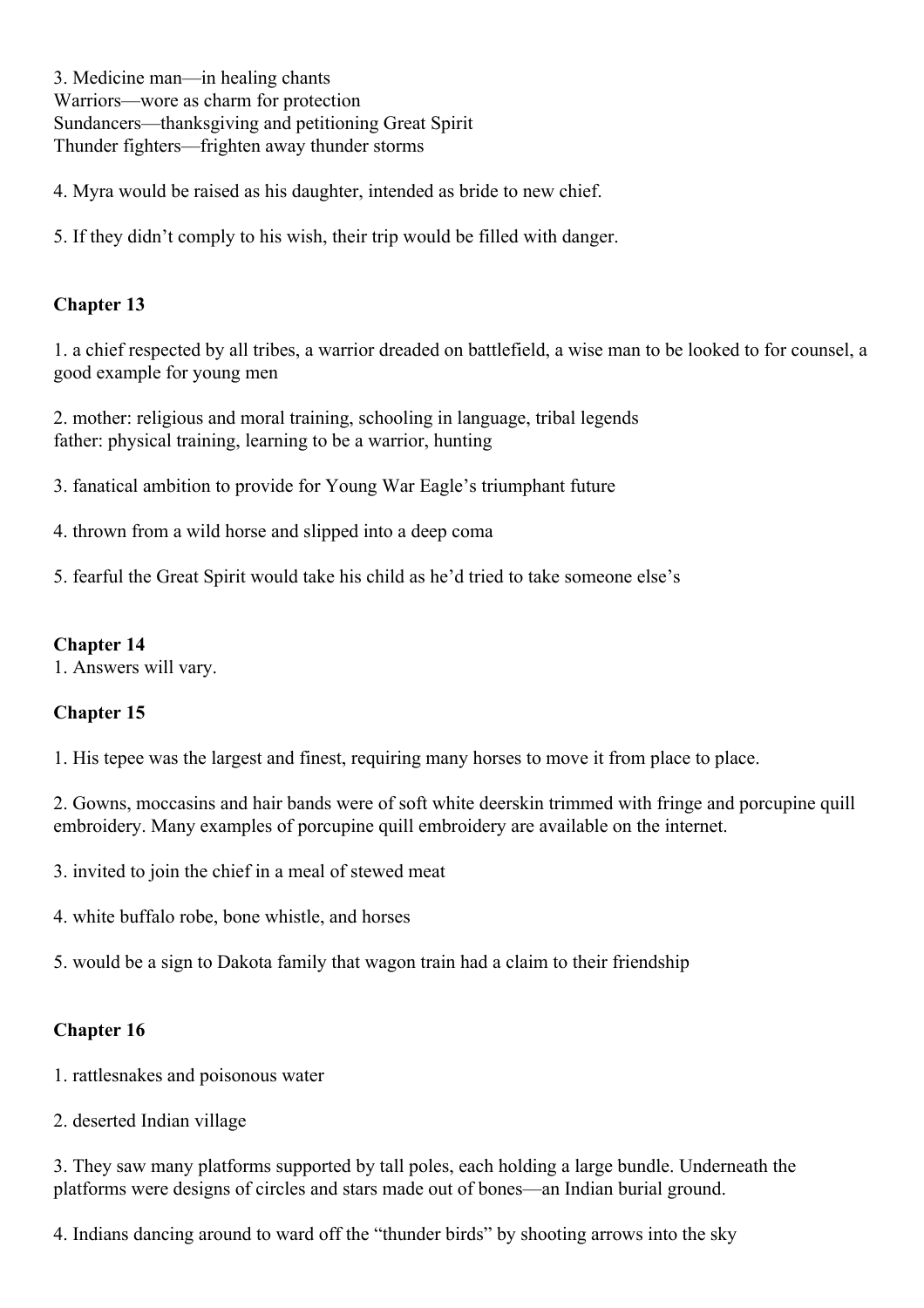5. planned a day of celebration to honor the country's birthday

## **Chapter 17**

1. Answers will vary.

## **Chapter 18**

1. Rocky Mountain trappers

2. dressed more as Indians than white men, timid, lived 15 years in mountain wilds, anxious to talk with American families to hear and speak English

3. A bear scratched his face and forever disfigured him.

4. worked independently from any fur-trading company, arranged his own sales or trading for necessary supply items

5. showed no fear because Indians admire courage; turned and faced his final assailant

## **Chapter 19**

1. Everything that was nonessential had to be left behind. Their feet were bound with buckskin and rawhide.

- 2. the halfway point in their journey
- 3. wolves, bears, and bighorn sheep
- 4. an Indian was shot and killed by mistake
- 5. either spying or hunting for food himself

## **Chapter 20**

1. resting place, opportunity to buy food and clothing, have animals shod, overhaul wagons, mail letters back east via traders or hunters going that way

2. Buckskin held water like a sponge, then dried stiff as board. If the boys were sitting down when the pants dried, it was barely possible to unbend their knees to stand.

3. They really found Indians. Jim recalled what he'd heard about not showing fear. He sent Jerry running back to the wagon train and stood up to the Indians himself.

4. taken captive

5. stay and search for Jim while his wife and Jerry moved on with the wagon train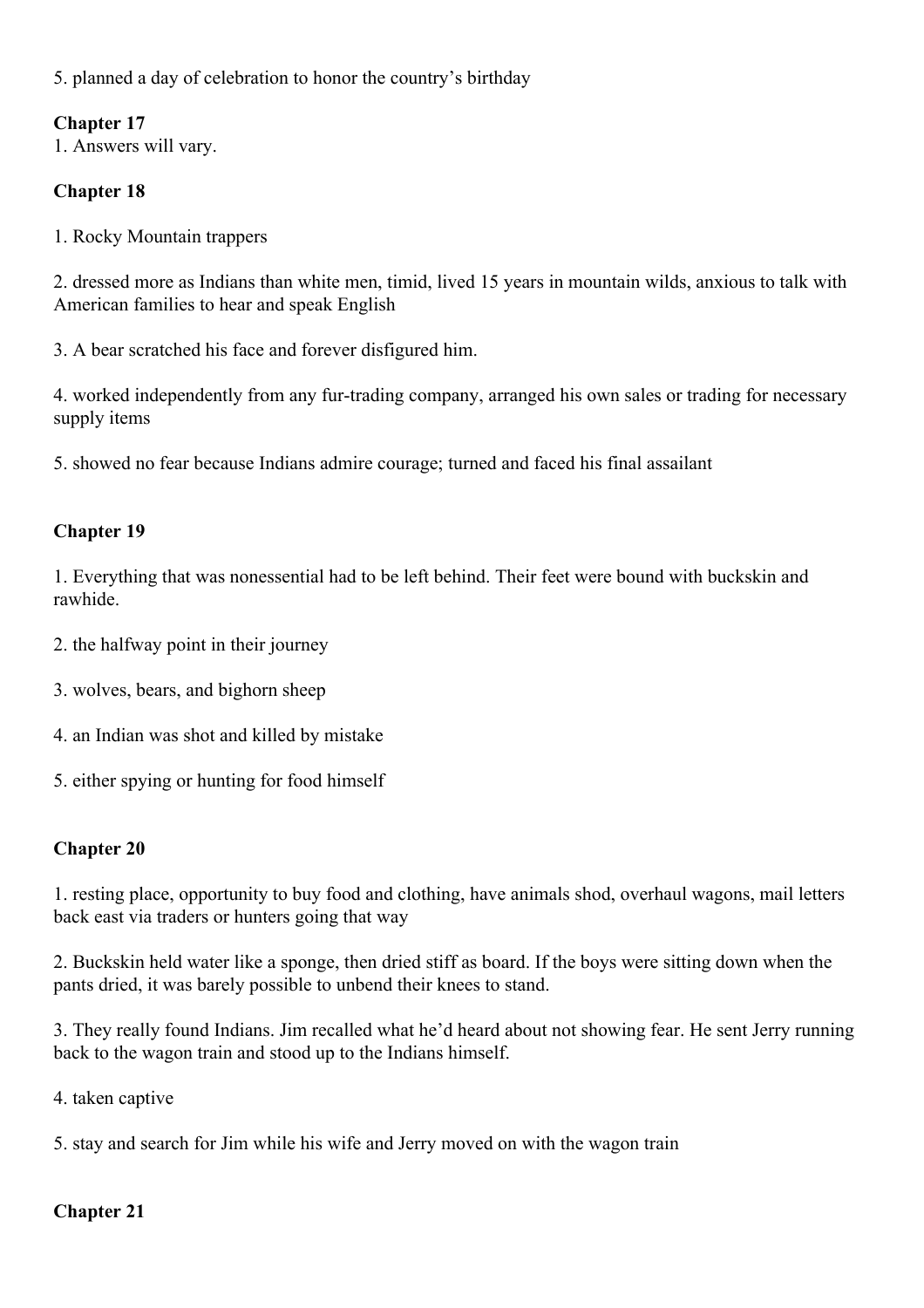- 1. gave Jerry an opportunity to escape
- 2. bound him, blindfolded him and knocked him unconscious to take him to their camp
- 3. rubbed his bound wrists back and forth over the sharp edge of a bone bowl to cut rope
- 4. carefully freed his feet and slithered away inch by inch
- 5. ran until he couldn't run any longer and then hid in the cleft of a rock

- 1. a trapper, known commonly as Uncle Jack Robinson
- 2. A fringe from his pants had come off while running. This made Jack curious enough to search.
- 3. carried Jim after he cut the fringe from his pants so the Indians couldn't track them as easily
- 4. Betsy, his rifle, and Molly, his mare
- 5. sign that said the water was good in this location but bad for two days ahead

#### **Chapter 23**

- 1. grass for livestock, clean water, wildflowers, trout, curious Snake Indians
- 2. Wyoming and Idaho
- 3. Fort Hall
- 4. told that wagons would never make it over the remaining terrain

5. Doctor Dean left it beside the trail to lighten the load, but Michael picked it up and put it on Beauty's back to travel the rest of the way.

#### **Chapter 24**

1. Answers will vary.

- 1. Columbia River
- 2. building flat rafts for the people to ride on the week-long journey down the river
- 3. hired voyageurs (guides), employees of the Hudson's Bay Company, to lead the way
- 4. women and children walked along the Indian paths
- 5. even the smallest individuals on the wagon train had lost significant amounts of weight